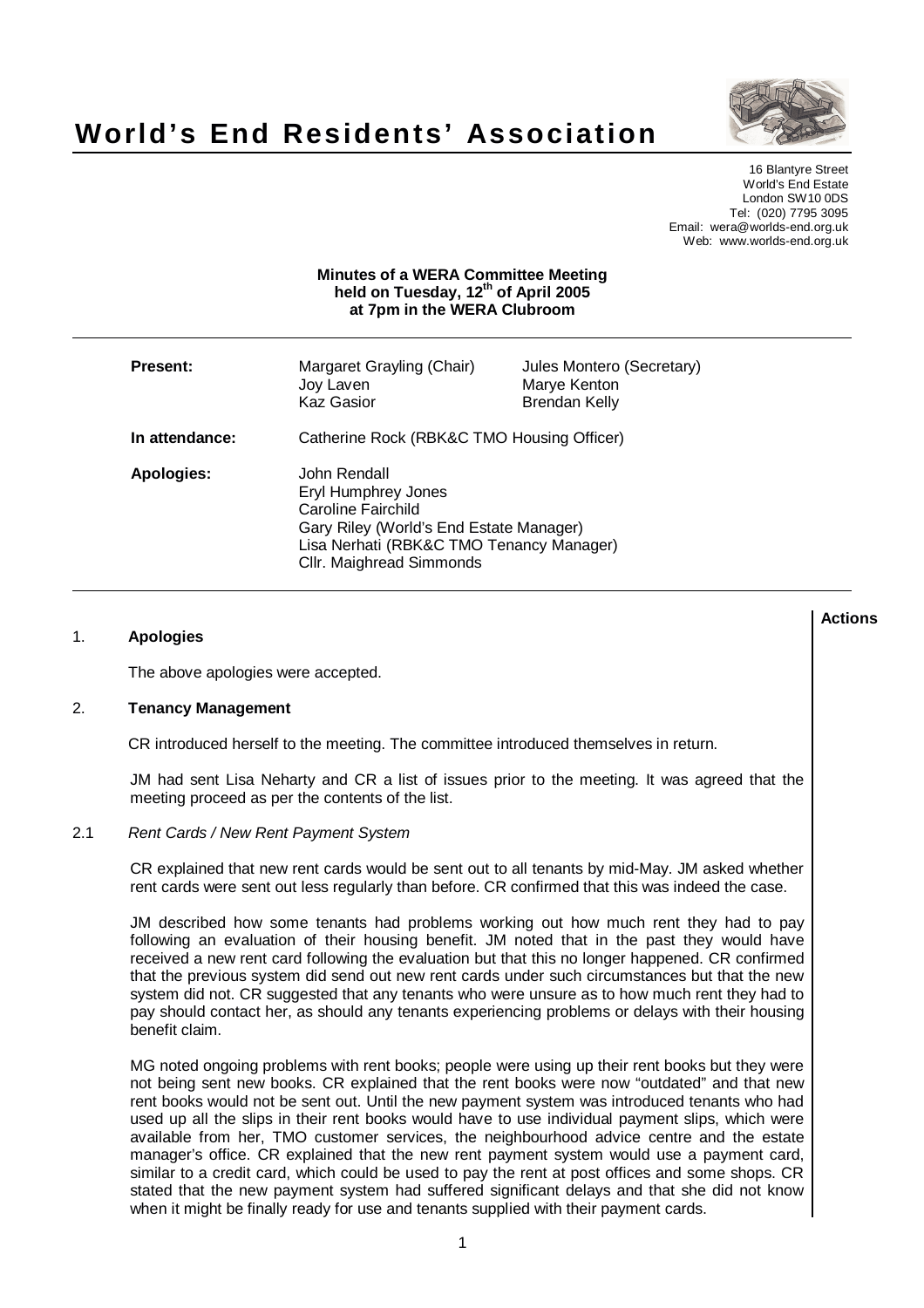MG noted that some tenants claimed to be receiving letters about rent arrears when they did not believe they owed any rent. CR stated that anyone receiving a letter with regards to arrears who did not believe they were in arrears should contact her. JM noted that some of these cases might be due to the issue with housing benefit claims described earlier, as tenants paid incorrect amounts of rent following the evaluation of their housing benefit. MG described how some residents were receiving letters although they were on a payment plan, and paying off their arrears. CR stated that anyone on an agreed payment plan would only be written to if they missed a payment. CR emphasised that payment plans had to be agreed with the TMO beforehand; tenants could not unilaterally decide to pay more rent each week to catch up on arrears. JM asked CR whether the letters were sent out automatically by the IT system (without human intervention). CR stated that whilst the letters were produced by the system that she checked each letter before it was sent out.

MG asked how regularly rent statements were sent out to tenants. CR said quarterly. MG explained that some tenants claimed not to have received a statement of their rent account for some time. CR asked that the tenants concerned contact her and that she would then have a statement sent out to them immediately.

CR reminded the meeting that she was on the estate every Monday from 2pm to 3pm and during the evening of the first Monday of every month.

### 2.2 Tenants Service Charges

CR stated that tenants had recently been written to with regards to the introduction of tenant service charges. CR stated that she had only had about three queries from tenants with regards to this issue and that it therefore appeared that most tenants were satisfied with the introduction of tenant service charges. JM noted that a small number of tenants had approached him with questions as to how their service charges had been calculated. CR stated that she thought the charges were being calculated on the same basis as for leaseholders (i.e. weighted rooms). JL suggested that the information sent out to tenants include some indication as to how the service charge amounts had been determined.

### 2.3 Anti-Social Behaviour

CR said that she was aware of the issue of anti-social behaviour in some of the gardens during the summer months and that a letter was being prepared to go out to all residents. The letter would describe the type of behaviour that was considered anti-social and would stress that action would be taken against any offenders.

JL raised the issue of dogs roaming the estate and fouling in the walkways and garden areas. CR stated that Gary Riley and the dog warden were dealing with the issue; she believed a letter was being prepared to go out to all residents in the very near future.

# 2.4 Rubbish Dumping

Several committee members highlighted the problem of residents dumping rubbish across the estate. CR stated that people who dumped rubbish on the walkway were written to, and action was taken against repeat offenders. CR confirmed that the estate staff did report instances of rubbish dumping. MG described the rubbish being dumped or thrown onto the flat roofs. CR said that she was also aware of these incidents and where the culprit could be identified they would be contacted and action taken, where necessary.

CR was thanked for attending and then left the meeting.

# 3. **Minutes of Previous Meeting / Matters Arising**

3.1 Minutes of the meeting of the 22<sup>nd</sup> of February

The minutes of the meeting held on the 22<sup>nd</sup> of February were approved.

3.2 Actions of the meeting of the 22<sup>nd</sup> of February

Action 2.2 – JM to invite Johnathan Bagnall and Mark Everard to a WERA meeting – done.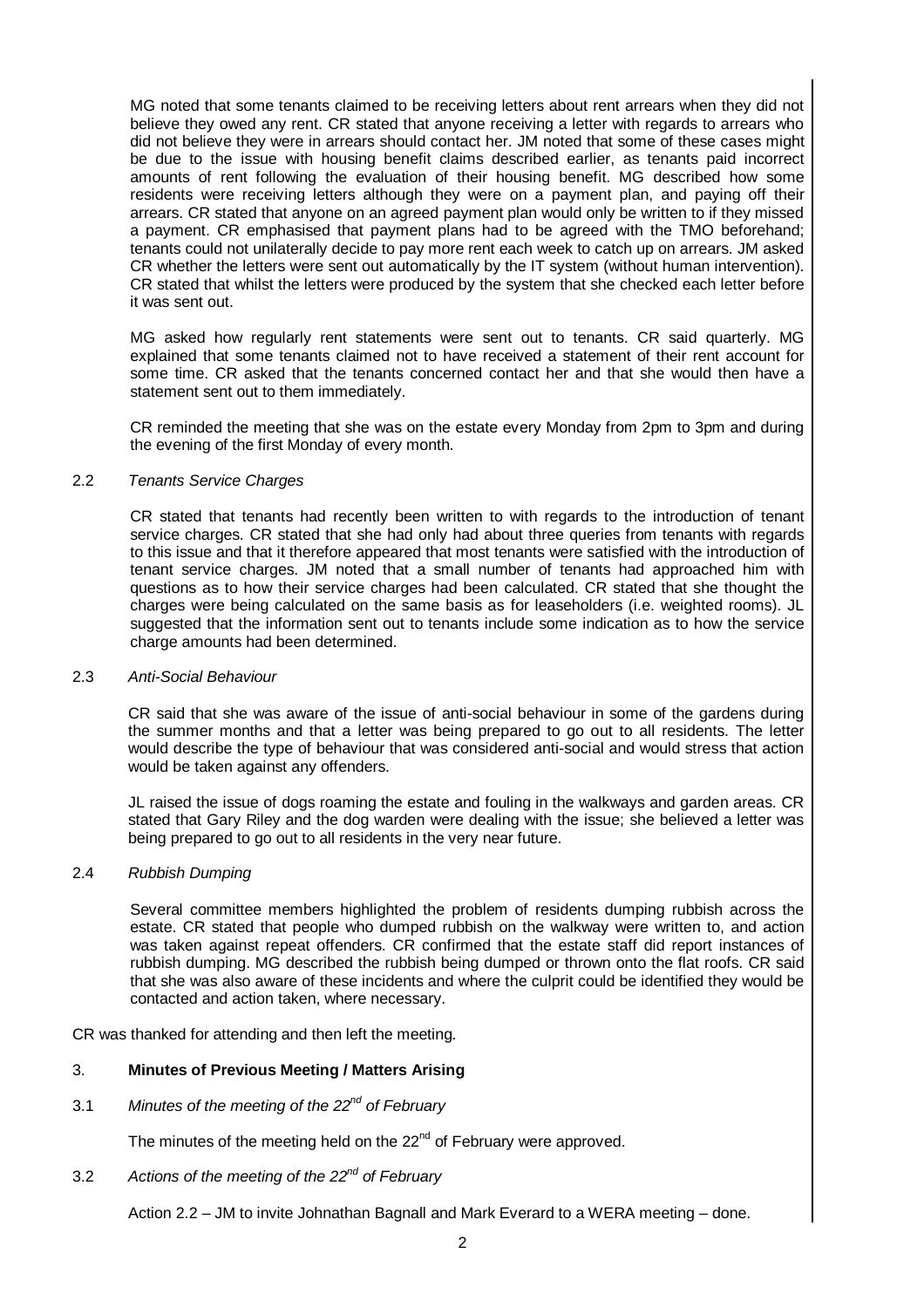|     | Action $5.1$ – JM to distribute list of TMO sub-committees to all – to be done.                                                                                                                                                                                                                                                                                                                                                                                                                                                                                               | <b>JM</b> |  |
|-----|-------------------------------------------------------------------------------------------------------------------------------------------------------------------------------------------------------------------------------------------------------------------------------------------------------------------------------------------------------------------------------------------------------------------------------------------------------------------------------------------------------------------------------------------------------------------------------|-----------|--|
|     | Action 9.1 – GR to speak to commercial leaseholders re: barrier gates – ongoing.                                                                                                                                                                                                                                                                                                                                                                                                                                                                                              | <b>GR</b> |  |
|     | Action 9.2 – JM to chase up Maggie's car park space – ongoing.                                                                                                                                                                                                                                                                                                                                                                                                                                                                                                                | <b>JM</b> |  |
|     | Action 9.3 – JL to ask Cllr. Redman to take a look at Upper Whistler Walk – done. The TMO<br>project manager for the works had now agreed that the walkway would be repaired/re-laid during<br>the final phase of works.                                                                                                                                                                                                                                                                                                                                                      |           |  |
| 3.3 | Minutes of the meeting of the $15th$ of March                                                                                                                                                                                                                                                                                                                                                                                                                                                                                                                                 |           |  |
|     | The minutes of the meeting held on the $15th$ of March were approved.                                                                                                                                                                                                                                                                                                                                                                                                                                                                                                         |           |  |
| 3.4 | Actions of the meeting of the $15th$ of March                                                                                                                                                                                                                                                                                                                                                                                                                                                                                                                                 |           |  |
|     | Action 3.1 – GR to speak to commercial leaseholders re: traffic barriers – ongoing.                                                                                                                                                                                                                                                                                                                                                                                                                                                                                           |           |  |
|     | Action 3.2 - JM to speak to Police Sgt. Murray re: VIP visits to the estate - to be done.                                                                                                                                                                                                                                                                                                                                                                                                                                                                                     | JM        |  |
|     | Action 3.3 – JM and GR to distribute letters to leaseholders re: new doors – ongoing.                                                                                                                                                                                                                                                                                                                                                                                                                                                                                         | JM, GR    |  |
|     | Action 4 – JM to invite Catherine Rock and Lisa Neharty to a WERA meeting – done.                                                                                                                                                                                                                                                                                                                                                                                                                                                                                             |           |  |
| 3.5 | Matters arising of the meeting of the $15th$ of March                                                                                                                                                                                                                                                                                                                                                                                                                                                                                                                         |           |  |
|     | MK asked JM about the BBC contact. JM said that he had not had any further contact and<br>explained that GR had told a previous meeting that he had directed them to the TMO press office.                                                                                                                                                                                                                                                                                                                                                                                    |           |  |
| 4.  | Correspondence                                                                                                                                                                                                                                                                                                                                                                                                                                                                                                                                                                |           |  |
| 4.1 | Doors Contractor                                                                                                                                                                                                                                                                                                                                                                                                                                                                                                                                                              |           |  |
|     | JM explained that Imperial, the contractor carrying out the door replacement works, wished to use<br>the service lift to transport doors up to the walkways. They had contacted the TMO and Pellings<br>and had been told that they needed to obtain permission from WERA (!). JM proposed drafting a<br>short letter giving WERA's consent. This was approved. JM would draft the letter to Imperial and<br>send copies to the relevant people at the TMO.                                                                                                                   | JM        |  |
| 4.2 | <b>Women Only Fitness Class</b>                                                                                                                                                                                                                                                                                                                                                                                                                                                                                                                                               |           |  |
|     | JM said that he had received a request from the Primary Care Trust to use the clubroom over a<br>six-week period to run fitness classes for women. This was agreed.                                                                                                                                                                                                                                                                                                                                                                                                           |           |  |
| 4.3 | Al-Anon                                                                                                                                                                                                                                                                                                                                                                                                                                                                                                                                                                       |           |  |
|     | JM tabled a request from the AI-Anon group currently using the clubroom on Thursday evenings<br>for a second Al-Anon group to be able to use the room on another weekday evening. After some<br>discussion it was agreed that the committee did not have any objections but wished to know more<br>about the group before granting permission. JM agreed to contact Al-Anon to find out more.                                                                                                                                                                                 | <b>JM</b> |  |
| 4.4 | <b>Cleaning Review</b>                                                                                                                                                                                                                                                                                                                                                                                                                                                                                                                                                        |           |  |
|     | JM tabled a letter from Toinette De Toit with regards to an upcoming cleaning review. JM asked<br>for volunteers to take part. There were no volunteers. It was generally felt that the problems that<br>were identified during the previous review had not being addressed and that it was therefore a<br>waste of individual committee member's time and effort to carry out another review before these<br>outstanding items were addressed. JM suggested that committee members send their issues with<br>the cleaning to him and that he would pass these on to the TMO. | JM        |  |
| 4.5 | <b>Key Register</b>                                                                                                                                                                                                                                                                                                                                                                                                                                                                                                                                                           |           |  |
|     | JL asked whether the key register in the concierge was being used properly. JM stated that it was                                                                                                                                                                                                                                                                                                                                                                                                                                                                             |           |  |